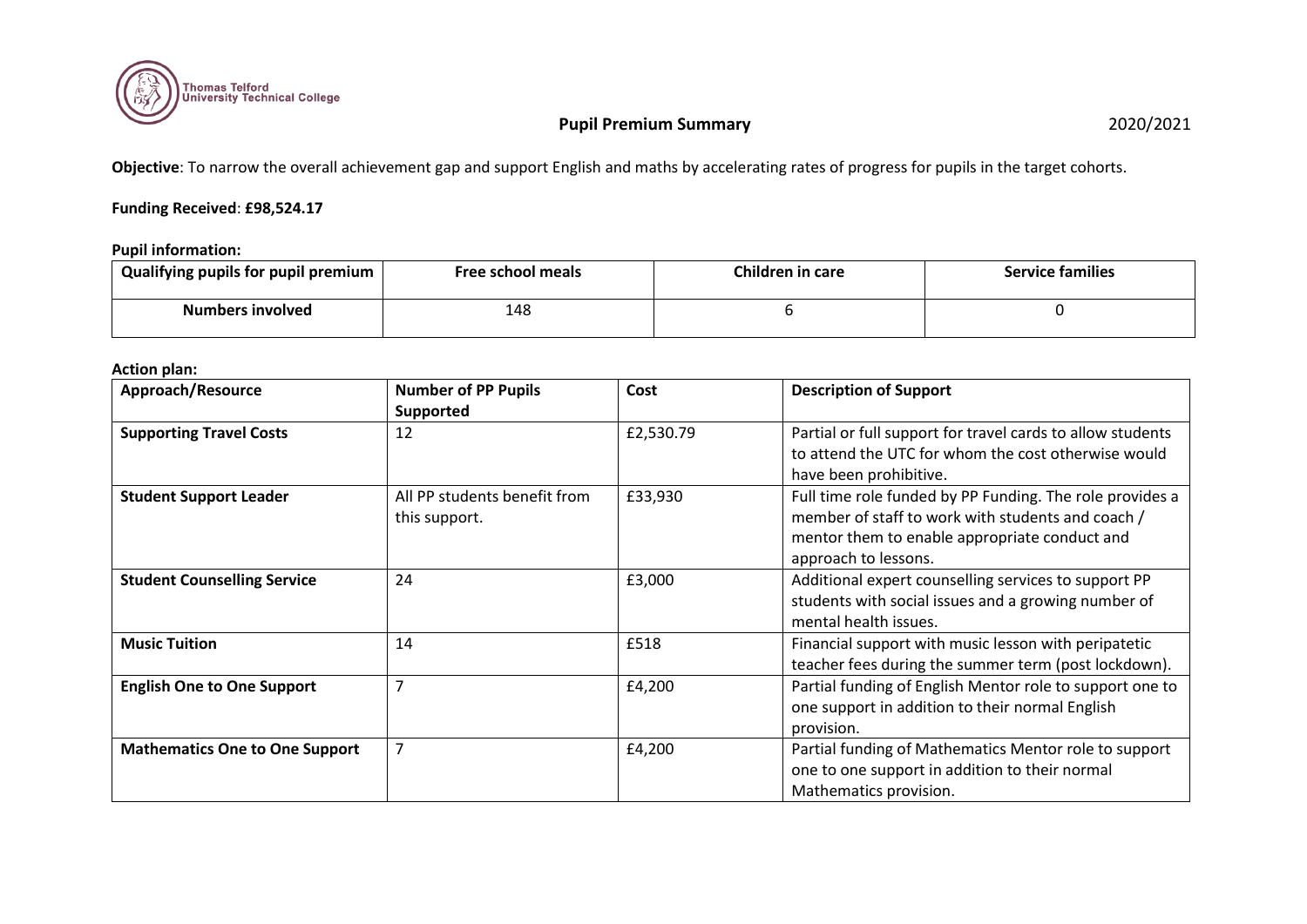

| <b>Intervention Sessions</b>                                                                              | 326 termly sessions | £52,160                    | Supported staffing costs for targeted intervention<br>sessions outside of normal UTC curriculum provision.<br>These sessions are evaluated overtime and are one of<br>the ways in which we are able to have the largest<br>impact. Staff commitment to after-school intervention<br>and our substantial UTC Extra programme which also<br>includes Enrichment and Employer Projects means we<br>need to offer extended PPA during the working week.<br>All staff have at least 1 full-day of PPA which results in a<br>greater staffing requirement. |
|-----------------------------------------------------------------------------------------------------------|---------------------|----------------------------|------------------------------------------------------------------------------------------------------------------------------------------------------------------------------------------------------------------------------------------------------------------------------------------------------------------------------------------------------------------------------------------------------------------------------------------------------------------------------------------------------------------------------------------------------|
| <b>Revision Guides</b>                                                                                    | 0                   | £0                         | Revision guides for core subjects provided free of<br>charge to PP students. There was no take-up this year<br>due to COVID-19 lockdown.                                                                                                                                                                                                                                                                                                                                                                                                             |
| <b>Uniform and PPE</b>                                                                                    | $\mathbf{1}$        | £10                        | Financial assistance with the costs of uniform and PPE<br>equipment.                                                                                                                                                                                                                                                                                                                                                                                                                                                                                 |
| <b>Educational Welfare Support SLA</b><br><b>Educational Psychologist, SEN and</b><br>attendance officer. | 22                  | £2,785<br>£2,864<br>£2,754 | Increased, targeted intervention to ensure PP students<br>are attending school and on time. Provision includes a<br>dedicated number of hours for a member of staff to<br>work as an Attendance Officer as well as an increased<br>SLA with Education Welfare to provide the support<br>needed in tackling persistent issues.                                                                                                                                                                                                                        |
| <b>Additional Teaching Assistant</b>                                                                      | 43                  | £22,276                    | Extra capacity in lessons and vital support in-school<br>during lockdown and with welfare checks with students<br>working in isolation.                                                                                                                                                                                                                                                                                                                                                                                                              |
| <b>Equipment</b>                                                                                          | All                 | £421                       | Support with basic equipment including revision guides.<br>Remote Learning hardware and software, including<br>Zoom licence, Ladibugs, microphones, speakers etc.                                                                                                                                                                                                                                                                                                                                                                                    |

**Total Expenditure of Pupil Premium Grant: £ 131,648.79 (Over budget by £33,124.62)**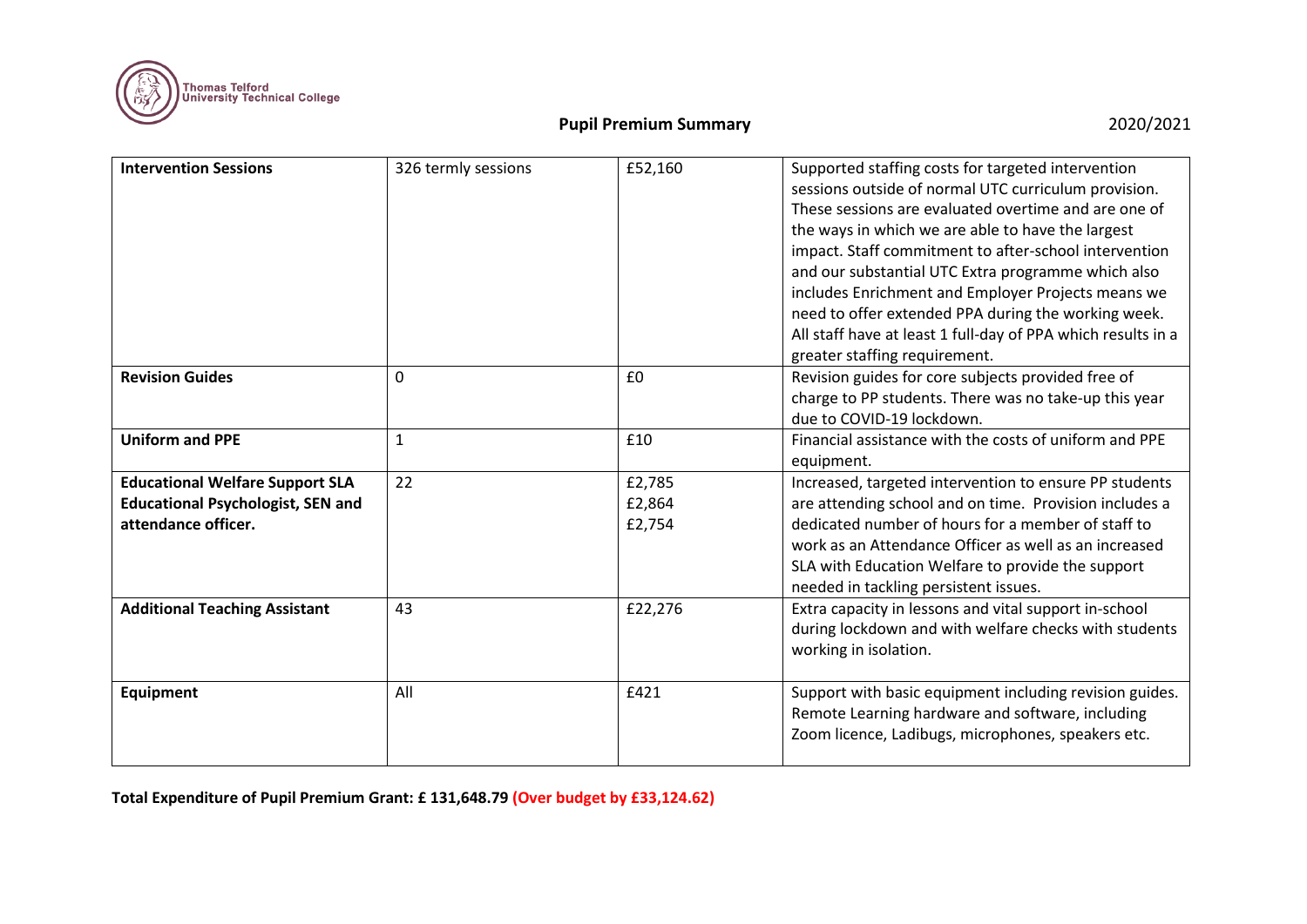

| <b>Measure</b> | Year | Impact                                          |                                                               |                             |                         |  |  |  |
|----------------|------|-------------------------------------------------|---------------------------------------------------------------|-----------------------------|-------------------------|--|--|--|
| PP Gap         | 11   | <b>TTUTC Results 2021 - Year 11 Full Cohort</b> |                                                               |                             |                         |  |  |  |
|                |      |                                                 | <b>KS4 Context</b>                                            | <b>UTC</b><br>2021<br>(TAG) | <b>National</b><br>2019 |  |  |  |
|                |      |                                                 | Number of students                                            | 58                          | N/A                     |  |  |  |
|                |      |                                                 | % disadv. students                                            | 45%                         | 26%                     |  |  |  |
|                |      |                                                 | <b>SEN</b>                                                    | 26%                         | 14%                     |  |  |  |
|                |      |                                                 | Low Ability                                                   | 7%                          | 15%                     |  |  |  |
|                |      |                                                 | Middle Ability                                                | 71%                         | 50%                     |  |  |  |
|                |      |                                                 | <b>High Ability</b>                                           | 22%                         | 35%                     |  |  |  |
|                |      |                                                 | <b>Overall Progress 8</b>                                     | $-0.09$                     |                         |  |  |  |
|                |      |                                                 | Male Overall                                                  | $-0.29$                     |                         |  |  |  |
|                |      |                                                 | Female Overall                                                | 0.08                        |                         |  |  |  |
|                |      |                                                 | <b>TTUTC Results 2021 - Year 11 Pupil Premium Cohort Only</b> |                             |                         |  |  |  |
|                |      |                                                 | <b>KS4 Outcomes</b>                                           | <b>UTC 2020</b><br>(TAG)    |                         |  |  |  |
|                |      |                                                 | Progress 8 PP Overall                                         | $-0.59$                     |                         |  |  |  |
|                |      |                                                 | Male PP                                                       | $-0.70$                     |                         |  |  |  |
|                |      |                                                 | Female PP                                                     | $-0.49$                     |                         |  |  |  |
|                |      |                                                 | Non-PP P8 Overall:                                            | $+0.24$                     |                         |  |  |  |
|                |      |                                                 | Male Non-PP                                                   | $+0.01$                     |                         |  |  |  |
|                |      |                                                 | Female Non-PP                                                 | $+0.41$                     |                         |  |  |  |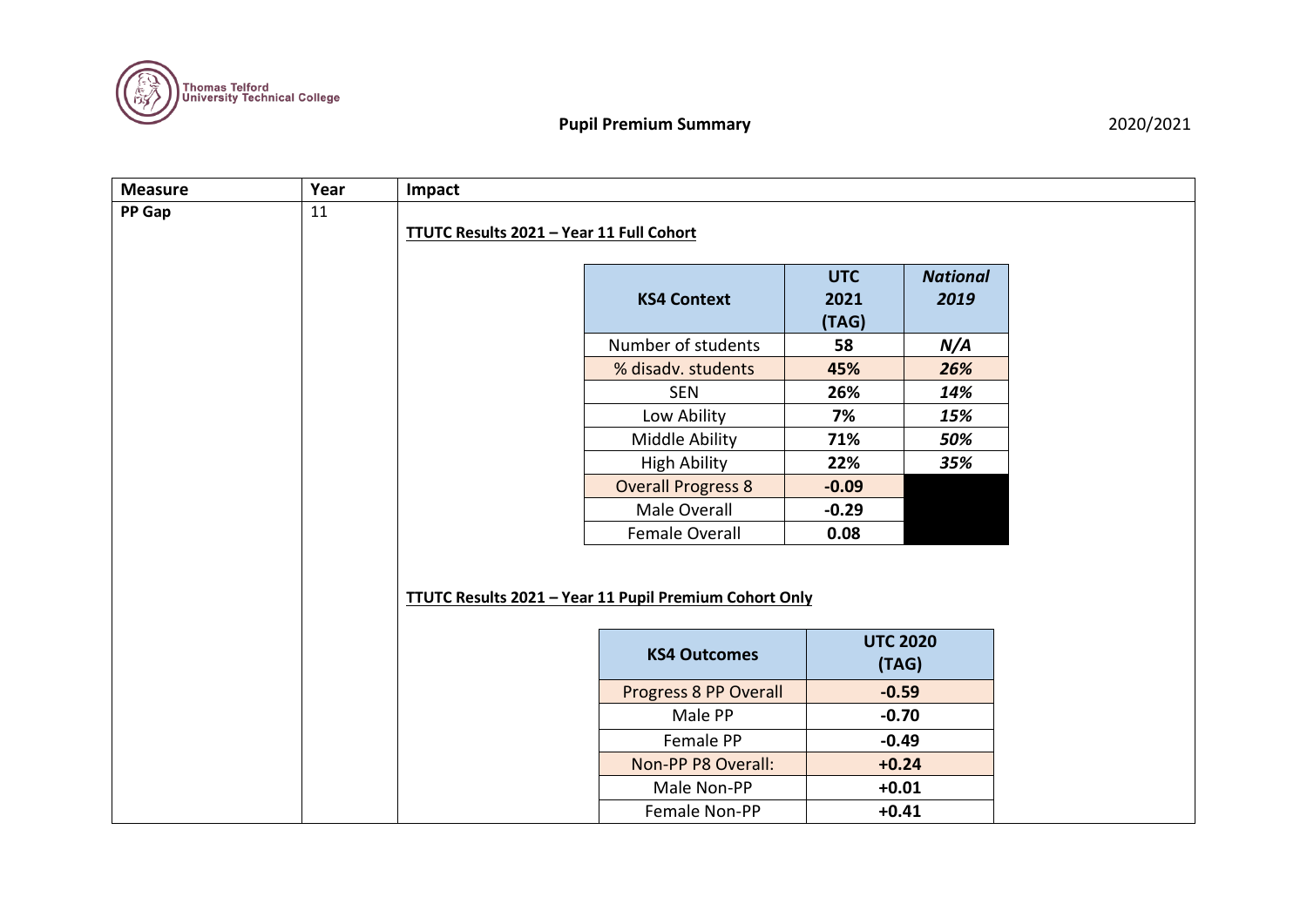

|                            | For our Y11 cohort the TAG exam performance of PP students was than non-PP students.<br>Non-PP students outperformed PP students according to the submitted TAGs.<br>٠<br>The gap between PP students and the overall cohort was -0.5 compared to +0.12 in the previous year.<br>No national data is available for comparison for this academic year to the impact of COVID-19 and the                                                                                      |
|----------------------------|-----------------------------------------------------------------------------------------------------------------------------------------------------------------------------------------------------------------------------------------------------------------------------------------------------------------------------------------------------------------------------------------------------------------------------------------------------------------------------|
|                            | first lockdown which resulted in the cancellation of the 2021 summer exams.<br>This gave a PP gap nationally of -0.58, compared to our 2021 performance gap of -0.5. There the UTC PP<br>$\bullet$<br>gap remains better than national average.<br>The proportion of PP students in Year 11 at the UTC was higher than national average.                                                                                                                                    |
|                            | The PP performance gap for this year's students may have been exacerbated by the two extended<br>lockdown periods when students were not being educated in school. The UTC offered in-school tuition<br>when possible to try and mitigate the negative impact for those without remote learning equipment.<br>It should also be noted that this Progress 8 score may be lower given the fact that most PP students did<br>not fulfil the required number of EBacc subjects. |
| <b>English Performance</b> | Pupil Premium students working in English demonstrated an improved performance with 76% of the PP student<br>group achieving an English grade 4 or above in comparison to the previous year's PP group in which 47% achieved<br>a grade 4 or above.<br>Tracking data for the next Year 11 cohort shows that they are making a good rate of progress from starting points,<br>and are on course for an impressive grade 4+ pass rate of 60-70% in 2021.                      |
| <b>Maths Performance</b>   | Pupil Premium students working in Maths made better progress than those of the previous cohort, with a<br>significantly improved performance. The grade 4+ pass rate up from 41% in the previous year to 59% this year.                                                                                                                                                                                                                                                     |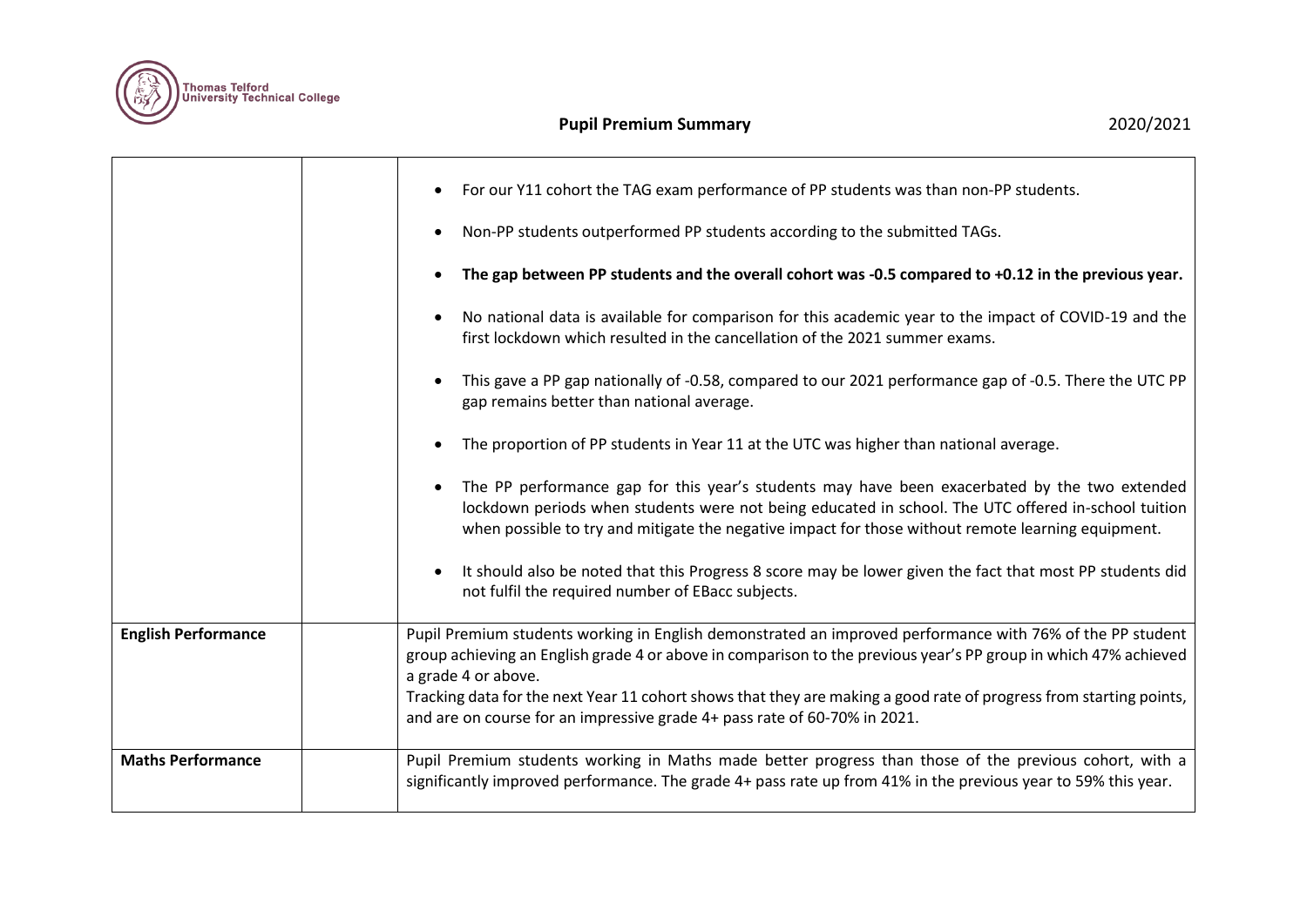

|                                               |     | Tracking data for the new Year 11 cohort in maths shows that they are making a good rate of progress from<br>starting points, and are on course for an impressive grade 4+ pass rate of 60-70% in 2021.                                                                                                                                                                                                                                                                                                                                                                                                                                                                                                        |                         |               |              |              |              |              |                    |              |              |              |  |
|-----------------------------------------------|-----|----------------------------------------------------------------------------------------------------------------------------------------------------------------------------------------------------------------------------------------------------------------------------------------------------------------------------------------------------------------------------------------------------------------------------------------------------------------------------------------------------------------------------------------------------------------------------------------------------------------------------------------------------------------------------------------------------------------|-------------------------|---------------|--------------|--------------|--------------|--------------|--------------------|--------------|--------------|--------------|--|
| <b>English &amp; Maths</b><br><b>Combined</b> |     | Due to the COVID-19 pandemic and the use of Teacher Assessed Grades (TAGs), there is no national data or official<br>school data to compare for this cohort. However using our own internal analyses we can make the following<br>comparisons:<br>In 2021 the percentages of PP students achieving a level 4 and above in both English and maths was<br>$\bullet$<br>57.9%, up from 41% in 2019.<br>In 2021 the percentages of PP students achieving a level 5 and above in both English and maths was<br>$\bullet$<br>15.8%, down from 29% in 2019.<br>Year 11 2020/21 TAG                                                                                                                                    |                         |               |              |              |              |              |                    |              |              |              |  |
|                                               |     | <b>YEAR 11</b>                                                                                                                                                                                                                                                                                                                                                                                                                                                                                                                                                                                                                                                                                                 | CAT 4 Exp<br>prediction | <b>Target</b> | All          | M            | F            | PP           | <b>SEN</b>         | <b>HPA</b>   | <b>MPA</b>   | <b>LPA</b>   |  |
|                                               |     |                                                                                                                                                                                                                                                                                                                                                                                                                                                                                                                                                                                                                                                                                                                | $-0.34$                 | $-0.05$       | $-0.09$      | $-0.29$      | 0.08         | $-0.64$      | $-0.27$            | $-1.14$      | 0.18         | 1.36         |  |
|                                               |     | 4+ Eng/Ma<br>5+ Eng/Ma                                                                                                                                                                                                                                                                                                                                                                                                                                                                                                                                                                                                                                                                                         | 78.4<br>47.1            | 84.0<br>34.0  | 68.6<br>35.3 | 56.5<br>26.1 | 78.6<br>42.9 | 57.9<br>15.8 | <b>18.2</b><br>0.0 | 71.4<br>42.9 | 57.6<br>24.2 | 25.0<br>25.0 |  |
| Participation                                 | ALL | A number of students have been able to attend the UTC due to financial support provided to their families.<br>Student surveys report that in the vast majority of cases students are happy here, due to high quality teaching,                                                                                                                                                                                                                                                                                                                                                                                                                                                                                 |                         |               |              |              |              |              |                    |              |              |              |  |
|                                               |     | high expectations of behaviour and a stable staffing situation. KS4 and KS5 students who arrived from difficult<br>previous experiences have worked closely with our pastoral teams enabling them to be in lessons more<br>consistently and address negative behaviour or a poor work ethic that may have previously resulted in weak<br>progress. Students at the UTC are able to fully engage with our programme and support is available to ensure that<br>finances are not prohibitive to involvement in any of our activities. The UTC has continued to work to improve<br>attendance figures which have improved dramatically over the last three years meaning students are in lessons<br>and learning. |                         |               |              |              |              |              |                    |              |              |              |  |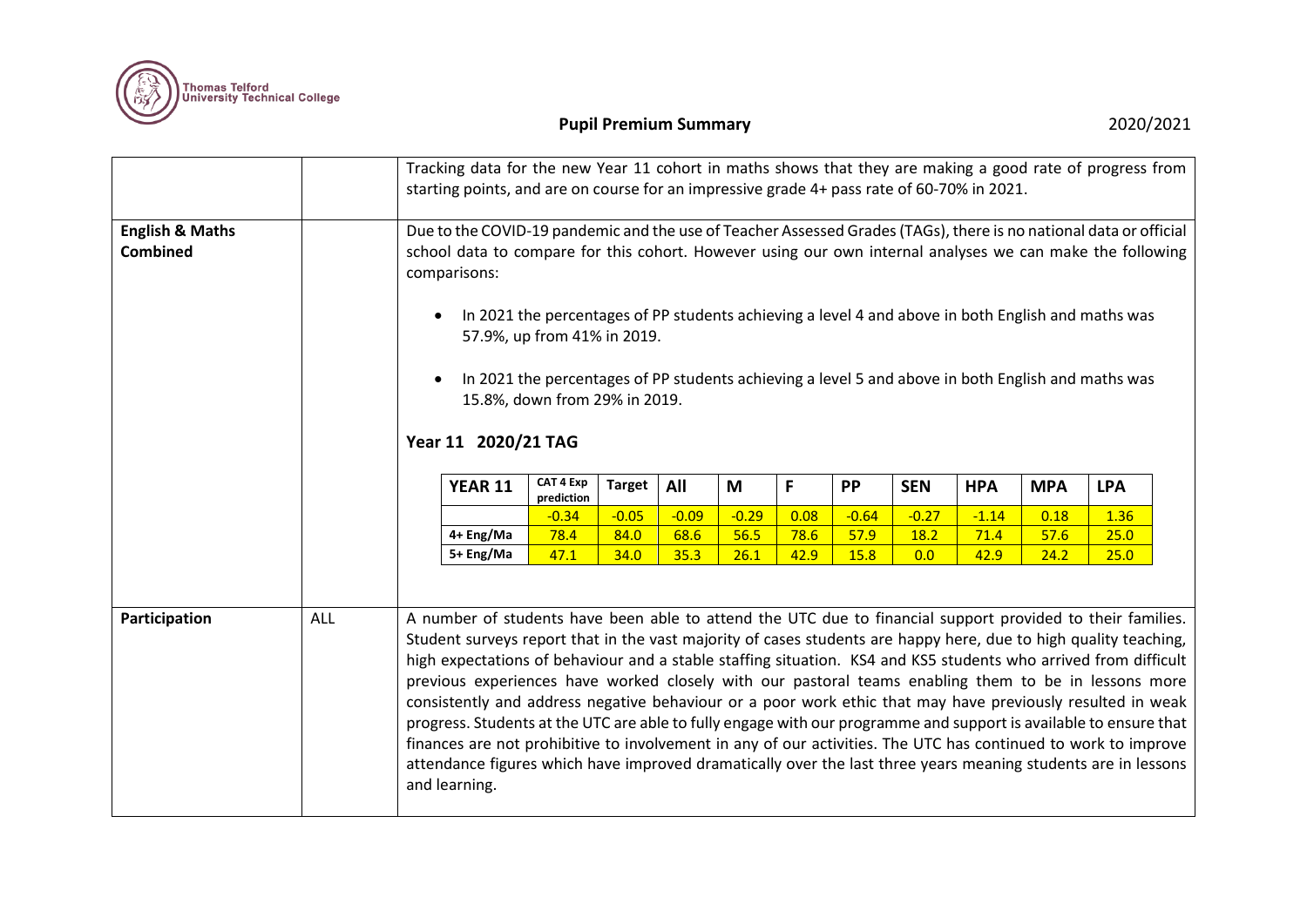

| <b>Aspiration</b> | ALL | The pastoral support team have been able to work closely with the employer engagement programme to ensure<br>students involvement in our enhanced opportunities. We now have a Director of Careers in post to lead the<br>destinations and UCAS application processes in collaboration with the Sixth Form lead. This is partly due to the<br>role of the conduct and academic support teams. UTC destinations data remains very positive and students that<br>attend the UTC develop ambition and links with employers that drives aspirations. The continued improvements<br>in attendance and reduction in exclusions are evidence of the impact of the attendance strategy and student<br>support systems in operation. |
|-------------------|-----|-----------------------------------------------------------------------------------------------------------------------------------------------------------------------------------------------------------------------------------------------------------------------------------------------------------------------------------------------------------------------------------------------------------------------------------------------------------------------------------------------------------------------------------------------------------------------------------------------------------------------------------------------------------------------------------------------------------------------------|
| <b>Inclusion</b>  | ALL | A number of students are working with the UTC counsellor or pastoral support teams. This has allowed a further<br>reduction in the number of exclusions taking place and is allowing the students the support to deal with wider<br>issues, preventing them from impacting the education of students within the wider school.                                                                                                                                                                                                                                                                                                                                                                                               |

#### **Plans for expenditure in 2021/2022**

#### **Funding Expected**: **£123,350**

September 2021 will see the second KS3 cohort of at least 150 Year 7 students start the school. This will present further challenges to identify and manage the provision for PP students given the increased numbers we will have to cater for, through an ongoing pandemic which has seen continued disruption to the delivery of the curriculum through repeated lockdowns and the constraints of having to operate in-school bubbles, testing provision and pupil isolation periods.

This will be further complicated due to the school currently being in a time of transition, when the new teaching block and sports facilities will be under construction. Despite this the school remains committed to providing first-class educational provision to students in receipt of the additional Pupil Premium funding.

The governors and school leadership team remain committed that transport costs for senior students in particular should not be a deciding factor for a student choosing whether to attend the UTC. To that end it is determined that support for eligible students with transport costs will continue.